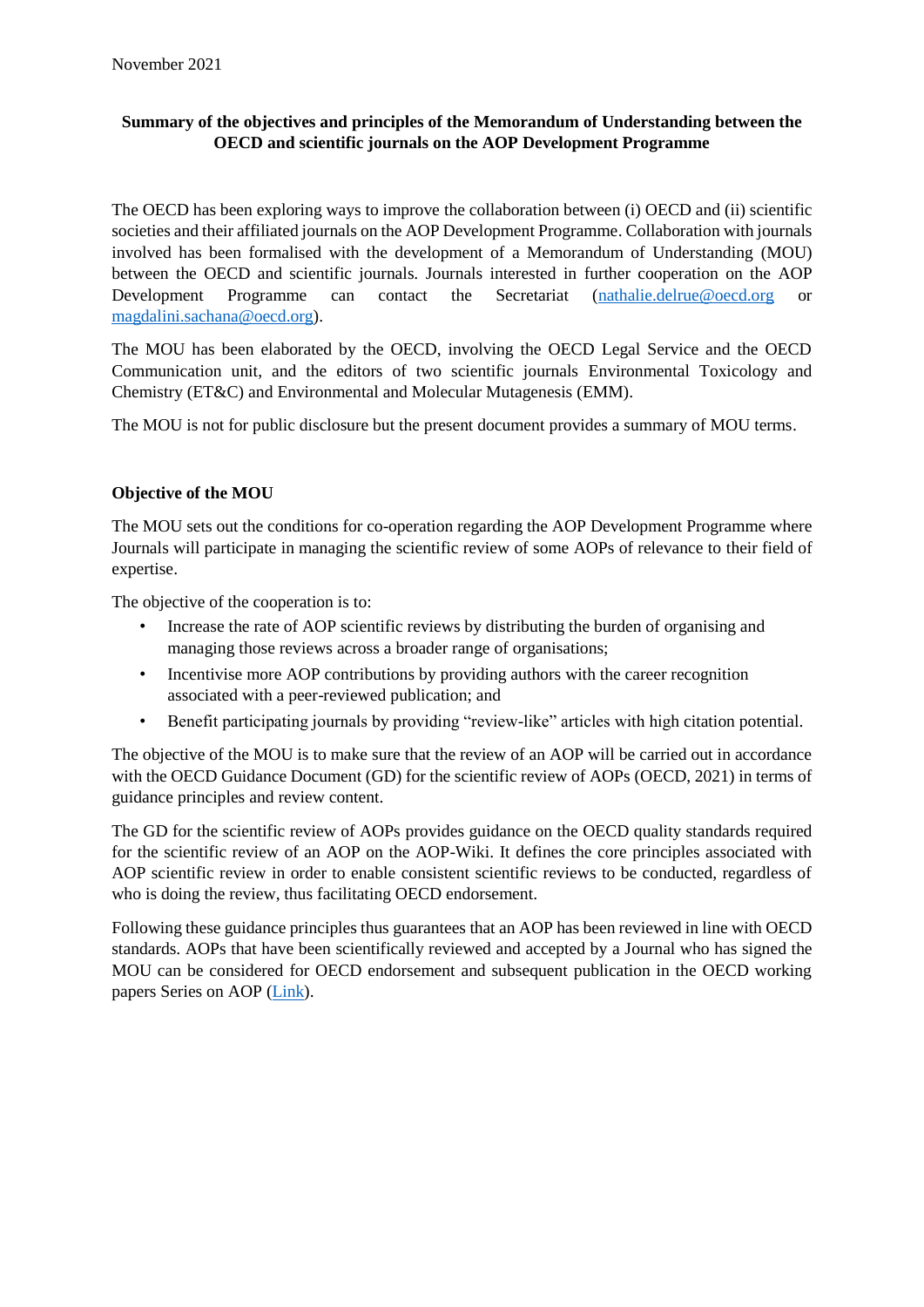### **AOP Review principles, as described in the Guidance Document (OECD, 2021)**

- The scientific review should be independent and conflicts of interest avoided
- The scientific review should be transparent:
	- $\circ$  Transparent selection of reviewers through diverse recruitment channels e.g. making use of OECD expert groups with expertise in relevant fields, journals' internal reviewer databases.
	- o Public disclosure on AOP-Wiki or e.AOP portal of the names of the reviewers and of the review manager (i.e., handling editor), the collective outcome of their individual declaration of interest analysis, reviewers' comments and the responses of the AOP authors to the reviewers' comments
- The collective scientific expertise of the Review panel should cover the full scope of the AOP (e.g. technical, biological, toxicological aspects)
- The scientific review should address a standard set of pre-defined charge questions (see paragraph 33 of the GD)

### **Review content**:

An AOP snapshot generated before the start of the review is the document of reference that should be used for the review (versioned, date-stamped PDF document automatically generated by the AOP-KB).

The Journal may ask the AOP authors to develop a separate manuscript (i.e. Journal Format Article) using a format determined by the Journal for Journal publication. In that case, the journal review panel will be required to review both the Wiki content (in the form of a Pdf dated version of the AOP) and the Journal Format Article.

Acceptance of a Journal article without review of corresponding content in the AOP-Wiki is not sufficient to make an AOP eligible for consideration for endorsement by OECD Working Parties.

#### **Publication:**

- The Journal will publish the AOP reviewed through the Journal Format Article (see [example](https://setac.onlinelibrary.wiley.com/doi/full/10.1002/etc.5197)  of an accepted AOP [Journal article published by ET&C\)](https://setac.onlinelibrary.wiley.com/doi/full/10.1002/etc.5197).
- The OECD will publish the AOP as described in the AOP-Wiki at the end of the OECD endorsement process in the form of an OECD working paper in [the AOP Series.](https://www.oecd-ilibrary.org/environment/oecd-series-on-adverse-outcome-pathways_2415170x)

### **Other elements**

- Only AOPs developed in the AOP-Wiki are covered by the MOU. A journal engaging in the review of an AOP that is not included in the OECD AOP work plan may encourage the authors of the AOP to ask for inclusion of the AOP in the OECD work plan by submitting a simplified project proposal to the OECD, in order to benefit from OECD endorsement and publication if they so wish.
- Before the start of the scientific review, the Journal will ensure that the AOP under consideration is compliant with the AOP-Wiki development principles. This compliance check is conducted by coaches for AOPs in OECD workplan or by the journal editors after which a Compliance Check form will be filled in and made available in the AOP discussion pages.